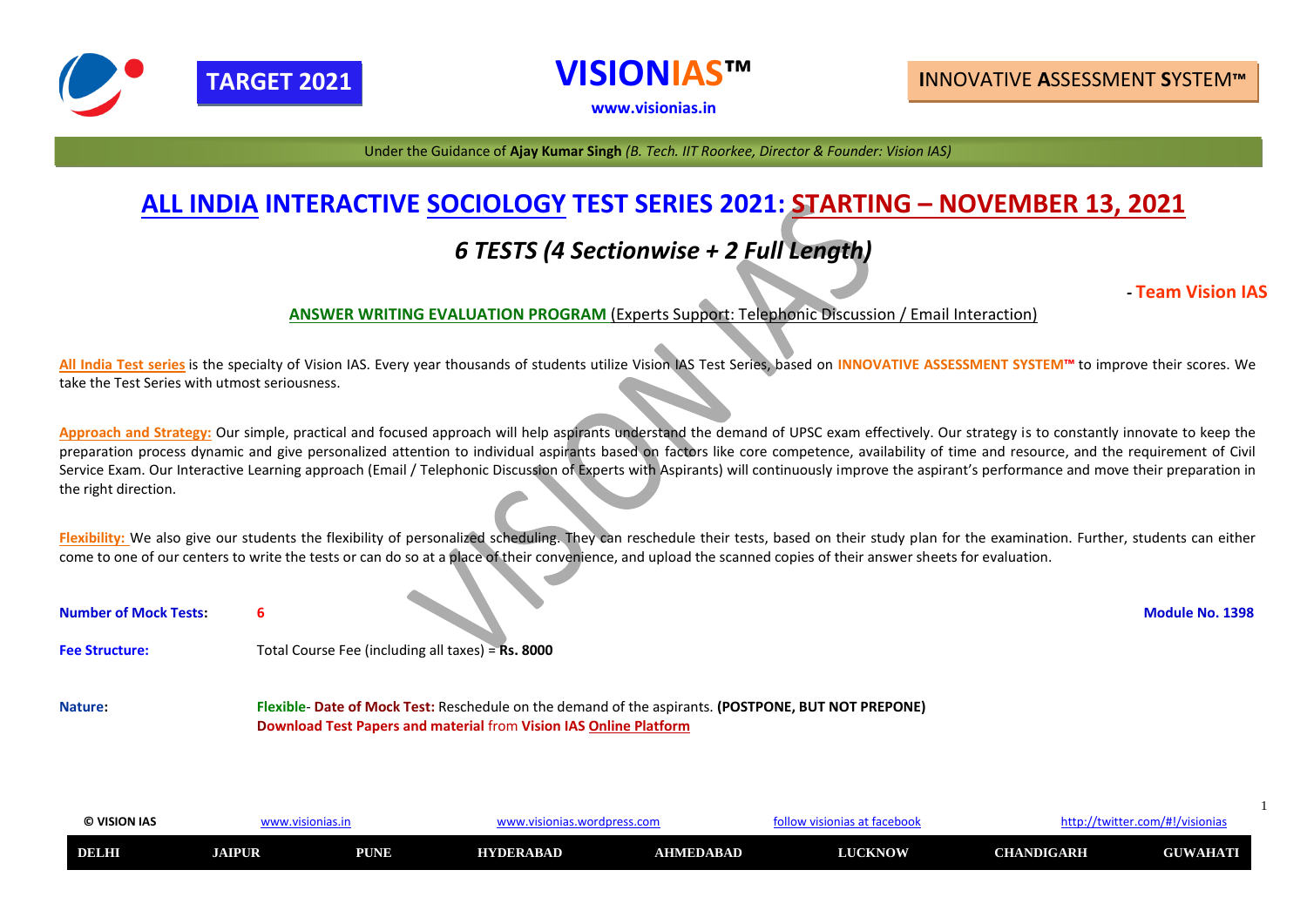| © VISION IAS | www.visionias.in |             |                  | .visionias.wordpress.com . |                | nttp://twitter.com/#!/visionias<br>, visionias at facebook<br>rollo' |                 |
|--------------|------------------|-------------|------------------|----------------------------|----------------|----------------------------------------------------------------------|-----------------|
| DELHI        | <b>AIPUR</b>     | <b>PUNE</b> | <b>HYDERABAD</b> | AHMEDABAD                  | <b>LUCKNOW</b> | <b>CHANDIGARH</b>                                                    | <b>GUWAHATI</b> |

# **OFFLINE / ONLINE (Personalized Scheduling)**

#### **Note:**

**1. Aspirants can reschedule the test date based on their plan. 2. Offline Tests (Flexible): Every day of the week, 10 AM & 2 PM**

- **(POSTPONE, BUT NOT PREPONE)**
- **(THURSDAY CLOSED)**
- **3. Test Centers**:

**Dr. Mukherjee Nagar:** Plot No. 857, 1<sup>st</sup> Floor, Banda Bahadur Marg (Opposite Punjab and Sind Bank), Dr Mukherjee Nagar, Delhi-110009 **Rajinder Nagar:** 16-B, 2nd Floor, Above National Trust Building, Bada Bazar Marg, Old Rajinder Nagar Delhi-110060 **Jaipur:** 119, Ground Floor, Apex Mall, Lal Kothi, Tonk Road, Jaipur **Hyderabad:** 1-10-140/A, 3rd Floor, Rajamani Chambers, St. No. 8, Ashok Nagar, Hyderabad, Telangana-500020 **Pune:** Office No. 403, Eiffel Squire, Near Shakti Sports, Tilak Road, Pune-411030 Bengaluru: 1/19, 1<sup>st</sup> floor, Nanjaiah Complex, 1<sup>st</sup> Main Club Road, Vijayanagar (Landmark: Opposite Vijayanagar Club), Bengaluru-560040 **Ahmedabad:** 101, First Floor, Addor Ambition, Near Navkar Institute, Navrang School Circle, Navrangpura, Ahmedabad-380009 Lucknow: B-22, 1<sup>st</sup> Floor, Sector K, Opposite Batichokha Restaurant, Aliganj, Lucknow, UP-226024 Chandigarh: 1<sup>st</sup> Floor, Dainik Bhaskar Building, 11-12, Sector 25D, Chandigarh – 160024 Guwahati: 6<sup>th</sup> Floor, 602, Amaze Shopping Mall, AT Road, Opp. Pan Bazar Flyover, Guwahati (Above Vishal Mega Marg), Assam - 781001

- Login id & Password for performance analysis of aspirants **(Innovative Assessment System)**
- **Consolidated Question Paper-cum-Answer booklet (6 Mock Tests: PDF Files).**
- Evaluated Answer Booklet by experts with proper feedback, comments & guidance.
- Answer format (Synopsis) of Mock Test paper.
- Analysis of Mock Test papers based on difficulty level & nature of questions.
- Supplementary material

- **<u>■ Online/distance learning students can download Question cum answer booklet and approach-answer-</u> analysis of mock test papers from Vision IAS online Platform.**
- **Question cum answer booklet, approach - answer – analysis of mock test papers will NOT be dispatched.**
- **Supplementary material/Reference material/Support material will be provided in PDF format only and will not be dispatched.**
- *Information related test discussions will be notified on the home page of student's online platform.*

#### **What you will get:**

- Vision IAS material is for the individual only. In case a student is found involved in any violation of copyrights of Vision IAS material, the admission to the test series will be cancelled.
- *The student needs to provide UPSC roll no. and other details to [registration@visionias.in](mailto:registration@visionias.in)*
- *We have no facility of fee payment in cash.*
- *Fee once paid in non-refundable and non-transferable in all circumstances.*
- *VISION IAS reserves all rights related to admission.*
- *VISION IAS reserves all rights to make any changes in test series schedule/test writing days and timing etc., if need so arises.*
- *Vision IAS test centers will be CLOSED on THURSDAYS for test writing.*

#### **INNOVATIVE ASSESSMENT SYSTEM:**

Static & dynamic Potential of Mock test papers (Scoring Potential), Macro & Micro performance Analysis of aspirants, Section wise analysis, Difficulty Analysis, All India Rank, comparison with toppers, Geographical Analysis, Integrated Score Card, Analysis of Mock Test papers based on difficulty level & nature of questions etc.

# **(\*)**

#### **DISCLAIMER**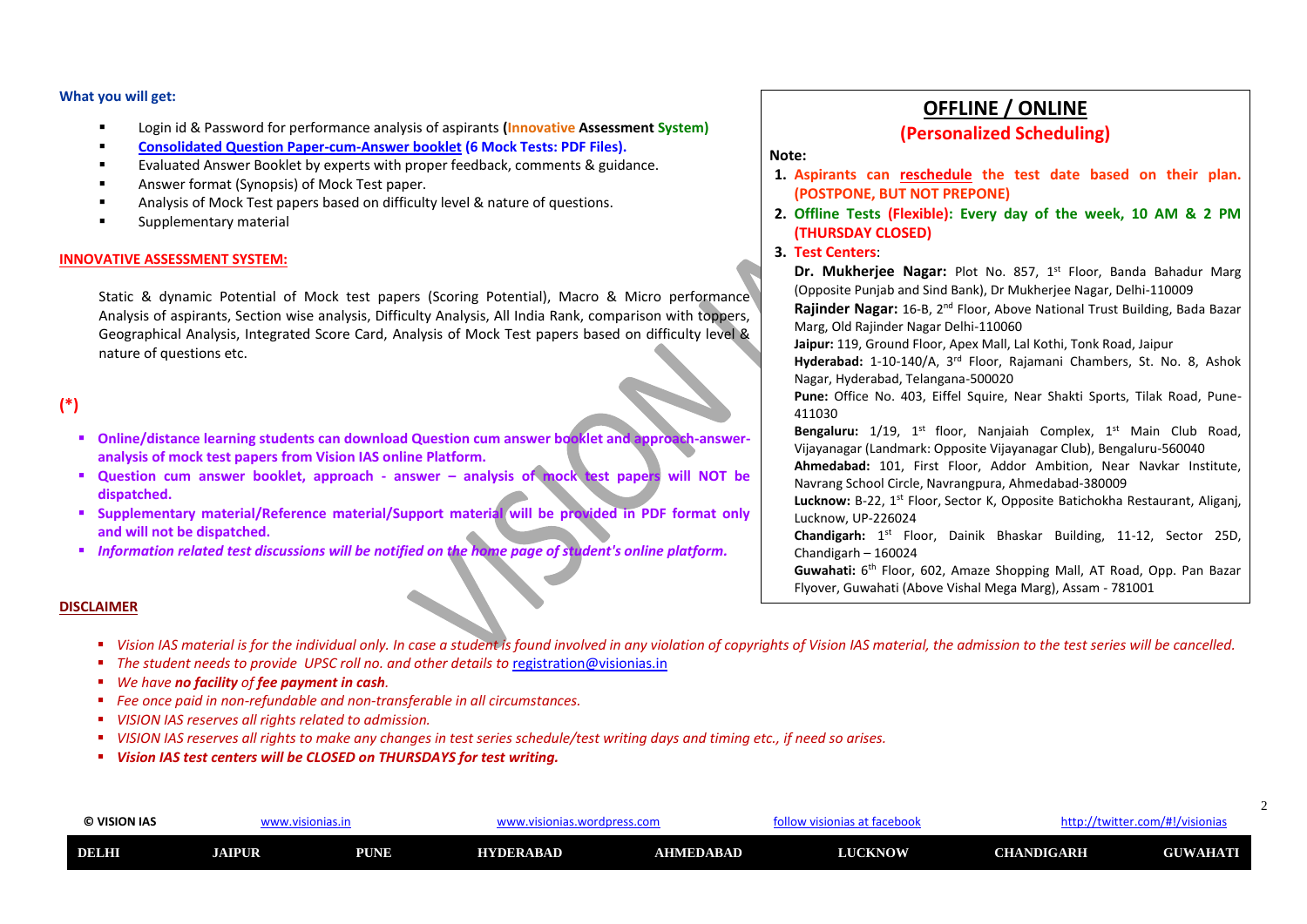| © VISION IAS | www.visionias.in |             | wordpress of<br>onias<br>v.v |                  | nias at facebool<br><b>VISION</b><br>1 L L D . / |                   | twitter.com/#!/visionias/ |
|--------------|------------------|-------------|------------------------------|------------------|--------------------------------------------------|-------------------|---------------------------|
| <b>DELHI</b> | <b>JAIPUR</b>    | <b>PUNE</b> | <b>HYDERABAD</b>             | <b>AHMEDABAD</b> | <b>LUCKNOW</b>                                   | <b>CHANDIGARH</b> | <b>GUWAHATI</b>           |

### **http://twitter.com/#!/visionias**

# **SCHEDULE, CONTENT & REFERENCE**

| <b>TEST</b> | <b>Date</b>     | <b>Topics covered</b>                                                                                  | <b>Primary</b>                                                        | <b>Secondary</b>          |
|-------------|-----------------|--------------------------------------------------------------------------------------------------------|-----------------------------------------------------------------------|---------------------------|
| No.         |                 |                                                                                                        | (Essential) References)                                               | (Additional) References   |
| Test 1      | <b>NOVEMBER</b> | <b>SOCIOLOGICAL THINKERS:</b>                                                                          | <b>SOCIOLOGY: THEMES AND PERSPECTIVES:</b>                            | <b>SOCIAL THOUGHT: R.</b> |
| [1995]      | 13, 2021        | • Karl Marx-Historical materialism, mode of production, alienation, class struggle.                    | <b>HARALAMBOS AND HOLBORN.</b>                                        | N. MUKHERJEE.             |
|             |                 | Emile Durkheim- Division of labour, social fact, suicide, religion and society.                        | <b>IGNOU B.A. ESO-13</b>                                              |                           |
|             |                 | Max Weber- Social action, ideal types, authority, bureaucracy, protestant ethic and the spirit of      | SOCIOLOGICAL THEORY: GEORGE RITZER.                                   |                           |
|             |                 | capitalism.                                                                                            | SOCIOLOGY: THEMES AND PERSPECTIVES: HARALAMBOS                        |                           |
|             |                 | • Talcott Parsons- Social system, pattern variables.                                                   | <b>AND HOLBORN:</b>                                                   |                           |
|             |                 | Robert K. Merton-Latent and manifest functions, conformity and deviance, reference groups              | IGNOU B.A. ESO- 11<br>IGNOU B.A. ESO-14.                              |                           |
|             |                 | • Mead - Self and identity.                                                                            | O IGNOU B.A. ESO-13                                                   |                           |
|             |                 | <b>STRATIFICATION AND MOBILITY:</b>                                                                    | SOCIOLOGICAL THEORY: GEORGE RITZER                                    |                           |
|             |                 | • Concepts-equality, inequality, hierarchy, exclusion, poverty and deprivation                         | POLITICAL THEORY: O.P.GAUBA&SOCIOLOGY: ANTHONY                        |                           |
|             |                 | Dimensions – Social stratification of class, status groups, gender, ethnicity and race.                | <b>GIDDENS</b>                                                        |                           |
|             |                 | • Theories of social stratification-Structural functionalist theory, Marxist theory, Weberian theory.  | SOCIOLOGY: THEMES AND PERSPECTIVES: HARALAMBOS                        |                           |
|             |                 | • Social mobility- open and closed systems, types of mobility, sources and causes of mobility.         | <b>AND HOLBORN</b>                                                    |                           |
|             |                 | <b>POLITICS AND SOCIETY:</b>                                                                           | IGNOU B.A. ESO-13                                                     |                           |
|             |                 | • Sociological theories of power<br>Power elite, bureaucracy, pressure groups, and political parties.  |                                                                       |                           |
|             |                 | Nation, state, citizenship, democracy, civil society, ideology.                                        |                                                                       |                           |
|             |                 | Protest, agitation, social movements, collective action, revolution.                                   |                                                                       |                           |
|             |                 | <b>RELIGION AND SOCIETY:</b>                                                                           |                                                                       |                           |
|             |                 | • Sociological theories of religion.                                                                   |                                                                       |                           |
|             |                 | • Types of religious practices: animism, monism, pluralism, sects, cults.                              |                                                                       |                           |
|             |                 | Religion in modern society: religion and science, secularization, religious revivalism, religious      |                                                                       |                           |
|             |                 | fundamentalism.                                                                                        |                                                                       |                           |
| Test 2      | <b>NOVEMBER</b> | SOCIOLOGY: THE DISCIPLINE:                                                                             | SOCIOLOGY: A GUIDE TO PROBLEMS AND                                    |                           |
| [1996]      | 20, 2021        | • Modernity and social changes in Europe and emergence of sociology.                                   | LITERATURE: T.B.BOTTOMORE.                                            |                           |
|             |                 | Scope of the subject and comparison with other social sciences.                                        | IGNOU B.A. ESO-13.<br>$\circ$                                         |                           |
|             |                 | Sociology and common sense.                                                                            | SOCIOLOGY: THEMES AND PERSPECTIVES: HARALAMBOS                        |                           |
|             |                 | SOCIOLOGY AS SCIENCE:                                                                                  | <b>AND HOLBORN.</b>                                                   |                           |
|             |                 | • Science, scientific method and critique.                                                             | O IGNOU M.A.MSO-002<br>SOCIOLOGY: THEMES AND PERSPECTIVES: HARALAMBOS |                           |
|             |                 | Major theoretical strands of research methodology.                                                     | <b>AND HOLBORN</b>                                                    |                           |
|             |                 | Positivism and its critique.                                                                           | • SOCIOLOGY : THEMES AND PERSPECTIVES: HARALAMBOS                     |                           |
|             |                 | Fact value and objectivity.                                                                            | AND HEALD*.                                                           |                           |
|             |                 | Non-positivist methodologies.                                                                          | O SOCIOLOGY: ANTHONY GIDDENS                                          |                           |
|             |                 | <b>RESEARCH METHODS AND ANALYSIS:</b>                                                                  | SOCIOLOGY: THEMES AND PERSPECTIVES: HARALAMBOS                        |                           |
|             |                 | • Qualitative and quantitative methods                                                                 | AND HOLBORN.                                                          |                           |
|             |                 | • Techniques of data collection.                                                                       | <b>IGNOU B.A. ESO- 11</b><br><b>IGNOU B.A. ESO-13</b>                 |                           |
|             |                 | • Variables, sampling, hypothesis, reliability and validity<br><b>WORK AND ECONOMIC LIFE:</b>          | SOCIOLOGY: THEMES AND PERSPECTIVES: HARALAMBOS                        |                           |
|             |                 | • Social organization of work in different types of society- slave society, feudal society, industrial | AND HOLBORN.                                                          |                           |
|             |                 | /capitalist society.                                                                                   | O IGNOU M.A.MSO-002                                                   |                           |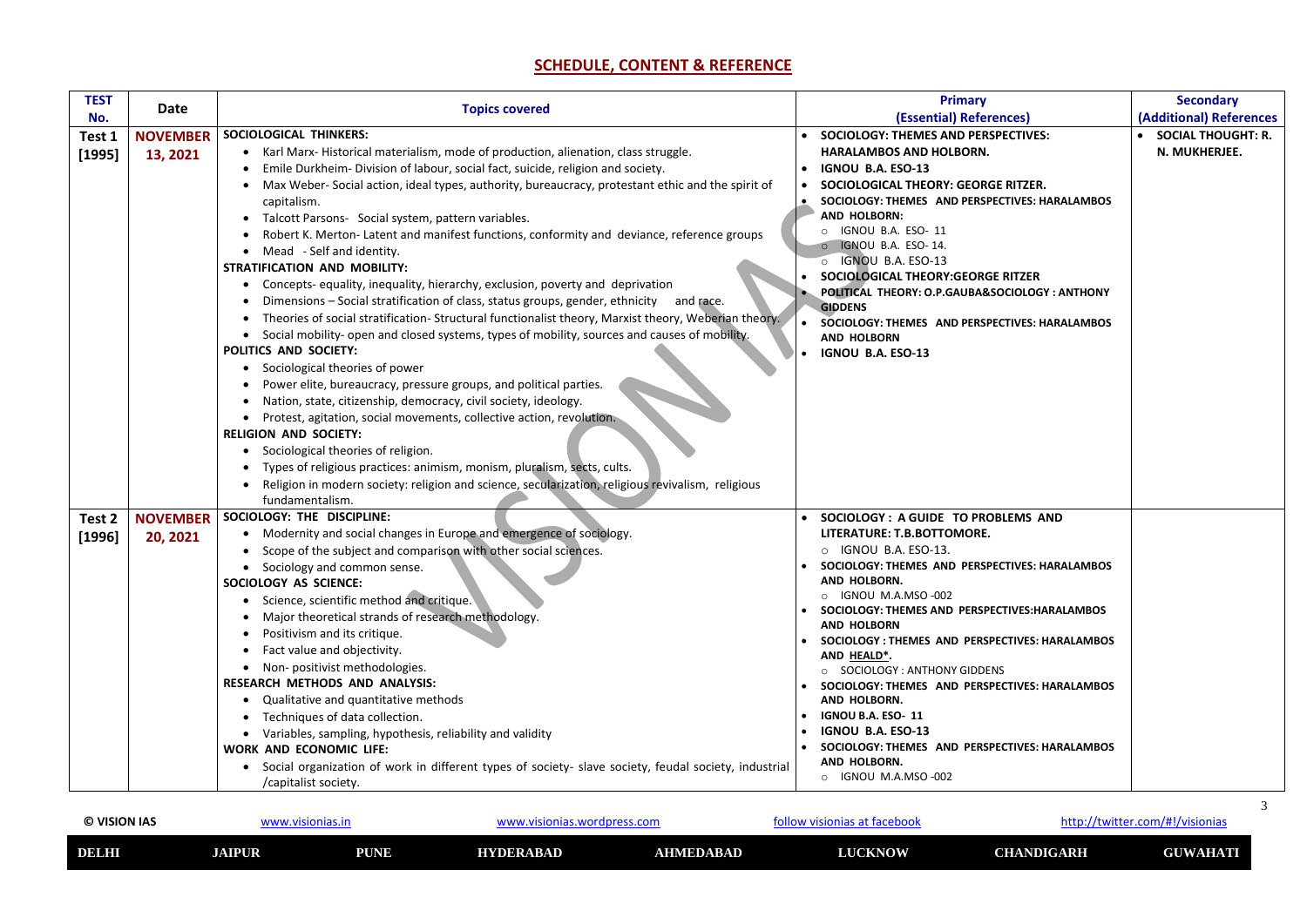| © VISION IAS | www.visionias.in |             | www.visionias.wordpress.com |           | http://twitter.com/#!/visionias<br>follow visionias at facebook |                   |                 |
|--------------|------------------|-------------|-----------------------------|-----------|-----------------------------------------------------------------|-------------------|-----------------|
| DELHI        | <b>JAIPUR</b>    | <b>PUNE</b> | HYDERABAD                   | AHMEDABAD | <b>LUCKNOW</b>                                                  | <b>CHANDIGARH</b> | <b>GUWAHATI</b> |

### **http://twitter.com/#!/visionias**

|                    | Formal and informal organization of work                                                            |                                                              |                           |
|--------------------|-----------------------------------------------------------------------------------------------------|--------------------------------------------------------------|---------------------------|
|                    | Labour and society.<br>$\bullet$                                                                    |                                                              |                           |
|                    | <b>SYSTEMS OF KINSHIP:</b>                                                                          |                                                              |                           |
|                    | Family, household, marriage.<br>$\bullet$                                                           |                                                              |                           |
|                    | Types and forms of family.<br>$\bullet$                                                             |                                                              |                           |
|                    | Lineage and descent<br>$\bullet$                                                                    |                                                              |                           |
|                    | Patriarchy and sexual division of labour                                                            |                                                              |                           |
|                    | o Contemporary trends.                                                                              |                                                              |                           |
|                    | SOCIAL CHANGE IN MODERN SOCIETY:                                                                    |                                                              |                           |
|                    | Sociological theories of social change.<br>$\bullet$                                                |                                                              |                           |
|                    | Development and dependency.                                                                         |                                                              |                           |
|                    | Agents of social change.<br>$\bullet$                                                               |                                                              |                           |
|                    | Education and social change.                                                                        |                                                              |                           |
|                    | Science, technology and social change.                                                              |                                                              |                           |
| <b>NOVEMBER</b>    | A. INTRODUCING INDIAN SOCIETY:                                                                      | INDIAN SOCIOLOGICAL THOUGHT: B.K. NAGLA                      | <b>SOCIAL</b>             |
| Test 3             | • PERSPECTIVES                                                                                      | <b>BACKGROUND OF</b><br><b>SOCIAL</b><br><b>NATIONALISM:</b> | <b>ANTHROPOLGY: D. N.</b> |
| [1997]<br>25, 2021 | Indology (GS. Ghurye).                                                                              | <b>INDIAN</b><br>A.R.DESAI (Selected chapters)               | <b>MAJUMDAR</b>           |
|                    | $\circ$<br>Structural functionalism (M N Srinivas).                                                 | MODERNIZATION OF INDIAN TRADITION: YOGENDRA                  | <b>FAMILY, MARRIAGE</b>   |
|                    | Marxist sociology (AR Desai).<br>$\circ$                                                            | <b>SINGH</b> (Selected chapters)                             | AND KINSHIP IN INDIA:     |
|                    | IMPACT OF COLONIAL RULE ON INDIAN SOCIETY:                                                          | RURAL SOCIOLOGY: DOSHI & JAIN (Selected chapters)            | PATRICIA OBEROI.          |
|                    | Social background of Indian nationalism.<br>$\circ$                                                 | O IGNOU M.A. MSO-004                                         |                           |
|                    | Modernization of Indian tradition.<br>$\circ$                                                       | INDIAN SOCIAL SYSTEM -RAM AHUJA.                             |                           |
|                    | Protests and movements during the colonial period.<br>$\circ$                                       | IGNOU B.A. ESO-14                                            |                           |
|                    | Social reforms<br>$\circ$                                                                           | INDIAN SOCIETY AND CULTURE: NADEEM HASNAIN (                 |                           |
|                    | <b>SOCIAL STRUCTURE:</b><br>В.                                                                      | Selected chapters)                                           |                           |
|                    | RURAL AND AGRARIAN SOCIAL STRUCTURE:                                                                | O IGNOU B.A. ESO-12                                          |                           |
|                    | The idea of Indian village and village studies-<br>$\circ$                                          |                                                              |                           |
|                    | o Agrarian social structure -Evolution of land tenure system, land reforms.                         |                                                              |                           |
|                    | <b>B. SOCIAL STRUCTURE:</b>                                                                         |                                                              |                           |
|                    | • CASTE SYSTEM:                                                                                     |                                                              |                           |
|                    | Perspectives on the study of caste systems: GS Ghurye, M N Srinivas, Louis Dumont, Andre<br>$\circ$ |                                                              |                           |
|                    | Beteille.                                                                                           |                                                              |                           |
|                    | Features of caste system.<br>$\circ$                                                                |                                                              |                           |
|                    | Untouchability - forms and perspectives<br>$\circ$                                                  |                                                              |                           |
|                    | TRIBAL COMMUNITIES IN INDIA:                                                                        |                                                              |                           |
|                    | Definitional problems.<br>$\circ$                                                                   |                                                              |                           |
|                    | Geographical spread.<br>$\circ$                                                                     |                                                              |                           |
|                    | Colonial policies and tribes.<br>$\circ$                                                            |                                                              |                           |
|                    | Issues of integration and autonomy<br>$\circ$                                                       |                                                              |                           |
|                    | SOCIAL CLASSES IN INDIA:                                                                            |                                                              |                           |
|                    | Agrarian class structure.<br>$\circ$                                                                |                                                              |                           |
|                    | Industrial class structure.<br>$\circ$                                                              |                                                              |                           |
|                    | Middle classes in India.<br>$\circ$                                                                 |                                                              |                           |
|                    | SYSTEMS OF KINSHP IN INDIA:                                                                         |                                                              |                           |
|                    | o Lineage and descent in India.                                                                     |                                                              |                           |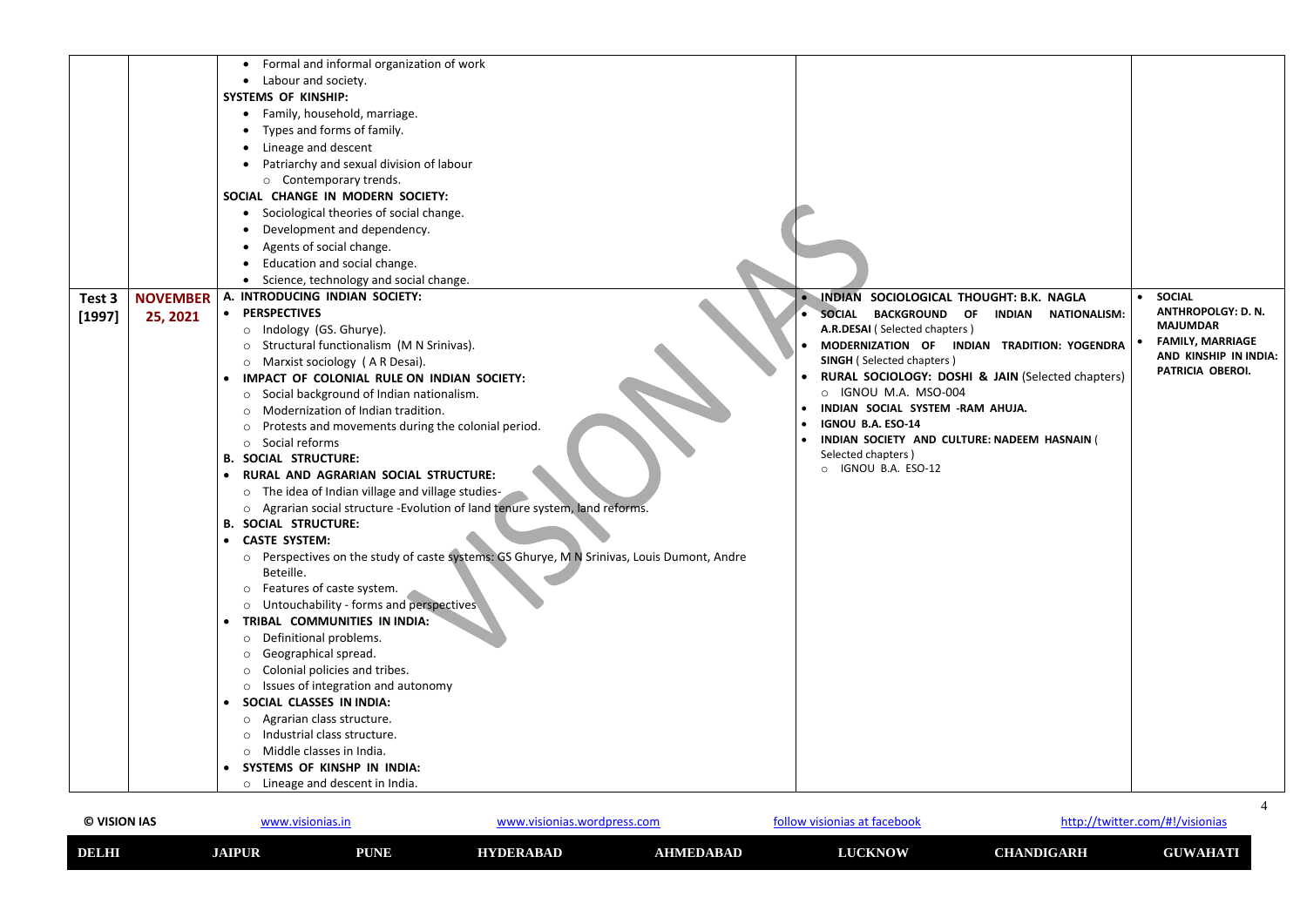| © VISION IAS | www.visionias.in |             | ww.visionias.wordpress.com_ |           | http://twitter.com/#!/visionias<br>, visionias at facebook<br>'OllC |                   |                 |
|--------------|------------------|-------------|-----------------------------|-----------|---------------------------------------------------------------------|-------------------|-----------------|
| DELHI        | <b>JAIPUR</b>    | <b>PUNE</b> | HYDERABAD                   | AHMEDABAD | <b>LUCKNOW</b>                                                      | <b>CHANDIGARH</b> | <b>GUWAHATI</b> |

### **http://twitter.com/#!/visionias**

|        |                 | Types of kinship systems.<br>$\circ$                                                               |                                                                    |                         |
|--------|-----------------|----------------------------------------------------------------------------------------------------|--------------------------------------------------------------------|-------------------------|
|        |                 | Family and marriage in India.                                                                      |                                                                    |                         |
|        |                 | Household dimensions of the family.<br>$\circ$                                                     |                                                                    |                         |
|        |                 | Patriarchy, entitlements and sexual division of labour.                                            |                                                                    |                         |
|        |                 | <b>RELIGION AND SOCIETY:</b>                                                                       |                                                                    |                         |
|        |                 | Religious communities in India.                                                                    |                                                                    |                         |
|        |                 | $\circ$<br>Problems of religious minorities.                                                       |                                                                    |                         |
|        |                 | A. SOCIAL CHANGES IN INDIA:                                                                        | SOCIAL CHANGE IN INDIA: YOGENDRA SINGH (Selected                   | <b>RURAL SOCIOLOGY:</b> |
| Test 4 | <b>NOVEMBER</b> |                                                                                                    | chapters)                                                          | <b>DOSHI &amp; JAIN</b> |
| [1998] | 30, 2021        | • Visions of Social Change in India:                                                               | INDIAN SOCIETY AND CULTURE: NADEEM HASNAIN (                       |                         |
|        |                 | Idea of development planning and mixed economy.<br>$\circ$                                         | Selected chapters)                                                 |                         |
|        |                 | Constitution, law and social change.<br>$\circ$                                                    | <b>RURAL SOCIOLOGY: DOSHI &amp; JAIN</b>                           |                         |
|        |                 | Education and social change.<br>$\circ$                                                            | INDIAN SOCIETY AND CULTURE: NADEEM HASNAIN (                       |                         |
|        |                 | RURAL AND AGRARIAN TRANSFORMATION IN INDIA:<br>$\bullet$                                           | <b>Selected chapters</b> )                                         |                         |
|        |                 | Programmes of rural development, Community Development Programme, cooperatives, poverty<br>$\circ$ | SOCIAL PROBLEMS IN INDIA: RAM AHUJA (Selected                      |                         |
|        |                 | alleviation schemes.                                                                               | chapters)                                                          |                         |
|        |                 | Green revolution and social change.<br>$\circ$                                                     | <b>IGNOU M.A. MSOE -004.</b>                                       |                         |
|        |                 | Changing modes of production in Indian agriculture.                                                | IGNOU M.A.MSO-004.                                                 |                         |
|        |                 | Problems of rural labour, bondage, migration.<br>$\circ$                                           | POLITICS IN INDIA: PAUL BRASS (Selected chapters)                  |                         |
|        |                 | INDUSTRIALISATION AND URBANISATION IN INDIA:                                                       | CONTEMPORARY INDIA: CHANDHOKE & PRIYADARSHI (<br>$\circ$           |                         |
|        |                 | Evolution of modern industry in India.<br>$\circ$                                                  | Selected chapters)                                                 |                         |
|        |                 | Growth of urban settlements in India.                                                              | CONTEMPORARY INDIA: CHANDHOKE & PRIYADARSHI (                      |                         |
|        |                 | Working class: structure, growth, class mobilization.                                              | Selected chapters)                                                 |                         |
|        |                 | Informal sector, child labour.<br>$\circ$                                                          | SOCIAL MOVEMENTS IN INDIA: GHANSHYAM SHAH (                        |                         |
|        |                 | $\circ$ Slums and deprivation in urban areas.                                                      | Selected chapters)                                                 |                         |
|        |                 | POLITICS AND SOCIETY:<br>$\bullet$                                                                 | PRINCIPLES OF POPULATION STUDIES: BHEDE & KANITKAR                 |                         |
|        |                 | Nation, democracy and citizenship.<br>$\circ$                                                      | (Selected chapters)                                                |                         |
|        |                 | Political parties, pressure groups, social and political elite.<br>$\circ$                         | IGNOU B.A. ESO-16                                                  |                         |
|        |                 | Regionalism and decentralization of power.                                                         | CONTEMPORARY INDIA: CHANDHOKE& PRIYADARSHI (<br>Selected chapters) |                         |
|        |                 | Secularization<br>$\circ$                                                                          | WOMEN IN INDIA: NEERA DESAI (Selected chapters)                    |                         |
|        |                 | SOCIAL MOVEMENTS IN MODERN INDIA:                                                                  | INDIAN SOCIAL SYSTEM: RAM AHUJA ( Selected<br>$\circ$              |                         |
|        |                 | Peasants and farmers movements.<br>$\circ$                                                         | chapters)                                                          |                         |
|        |                 | Women's movement.<br>$\circ$                                                                       | IGNOU B.A. ESO-16, SOCIAL PROBLEMS IN INDIA: RAM<br>$\circ$        |                         |
|        |                 | Backward classes & Dalit movement.<br>$\circ$                                                      | AHUJA (Selected chapters)                                          |                         |
|        |                 | Ethnicity and Identity movements.<br>$\circ$                                                       | SOCIAL PROBLEMS IN INDIA: RAM AHUJA (Selected<br>$\circ$           |                         |
|        |                 | Environmental movements.<br>$\circ$                                                                | chapters)                                                          |                         |
|        |                 | <b>POPULATION DYNAMICS:</b>                                                                        |                                                                    |                         |
|        |                 | Population size, growth, composition and distribution.<br>$\circ$                                  |                                                                    |                         |
|        |                 | Components of population growth: birth, death, migration.<br>$\circ$                               |                                                                    |                         |
|        |                 | Population policy and family planning.<br>$\circ$                                                  |                                                                    |                         |
|        |                 | Emerging issues: ageing, sex ratios, child and infant mortality, reproductive health.<br>$\circ$   |                                                                    |                         |
|        |                 | <b>CHALLENGES OF SOCIAL TRANSFORMATION:</b><br>$\bullet$                                           |                                                                    |                         |
|        |                 | Crisis of development: displacement, environmental problems and sustainability.                    |                                                                    |                         |
|        |                 | $\circ$                                                                                            |                                                                    |                         |
|        |                 | Poverty, deprivation and inequalities.<br>$\circ$                                                  |                                                                    |                         |
|        |                 | Violence against women.<br>$\circ$                                                                 |                                                                    |                         |
|        |                 | o Caste conflicts.                                                                                 |                                                                    |                         |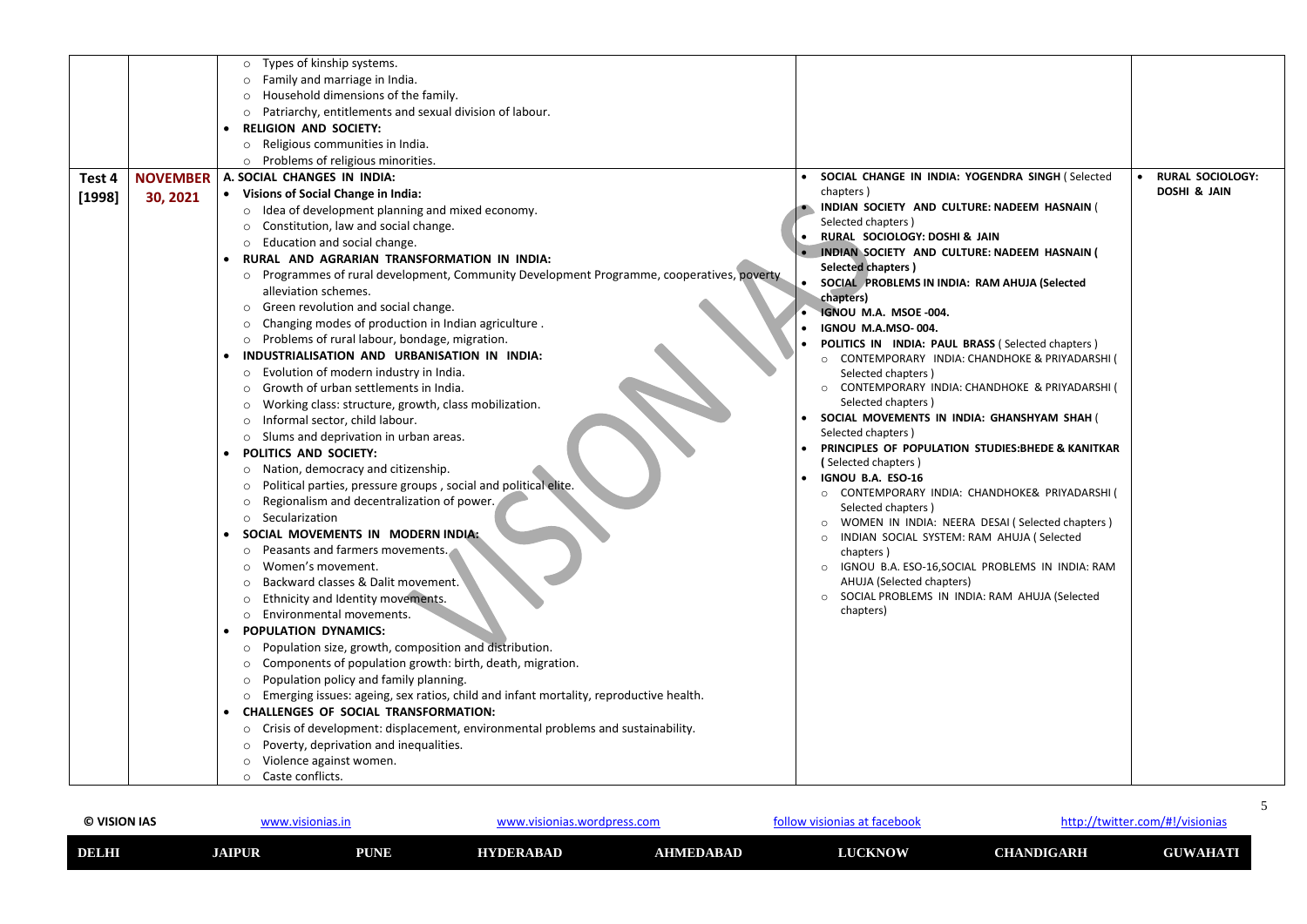| © VISION IAS<br>www.visionias.in |               |             | .visionias.wordpress.com |                  | http://twitter.com/#!/visionias<br>isionias at facebool |                   |                 |
|----------------------------------|---------------|-------------|--------------------------|------------------|---------------------------------------------------------|-------------------|-----------------|
| <b>DELHI</b>                     | <b>JAIPUR</b> | <b>PUNE</b> | <b>HYDERABAD</b>         | <b>AHMEDABAD</b> | <b>LUCKNOW</b>                                          | <b>CHANDIGARH</b> | <b>GUWAHATI</b> |

|                    |                             | o Ethnic conflicts, communalism, religious revivalism.<br>o Illiteracy and disparities in education. |  |
|--------------------|-----------------------------|------------------------------------------------------------------------------------------------------|--|
| Test 5<br>$[1999]$ | <b>DECEMBER</b><br>5, 2021  | <b>Complete Syllabus of Sociology 1 (Full Length Test)</b>                                           |  |
| Test 6<br>$[2000]$ | <b>DECEMBER</b><br>10, 2021 | <b>Complete syllabus of Sociology Paper II (Full Length Test)</b>                                    |  |

FOCUS: Answer writing skill development, Structure & presentation of answer, How to present facts, information & knowledge in the answer, Understanding actual requirement (key words, Context & Content) of the UPSC in the different types of questions and how the questions should be attempted for good score (strategy & approach), Understanding your current preparedness & required action plans and framing your mind towards actual pattern, toughness and timing of the actual UPSC Examination.

#### PHILOSOPHY: The pattern of UPSC Mains exam is very dynamic and unpredictable. Therefore Mock Test papers should be designed based on latest pattern of UPSC.

**UPSC CRITERIA: Criteria for assessment of candidate performance in the written IAS exam as per UPSC instruction:**  "The main Examination is intended to assess the overall intellectual traits and depth of understanding of candidates rather than merely the range of their information and memory". *-Union Public Service Commission (UPSC)*

**METHODOLOGY: Methodology for evaluation of Answer sheet:** Our expert will evaluate aspirant's answer sheet on following indicators using their experience in the field of UPSC.



- Total Marks in the question has been given on proper consideration of weightage of every evaluation indicators based on nature of the questions and UPSC experience of the expert.
- The score of every indicator for any question will highlight candidate's competence performance (for understanding of the level of quality of the question and required action plans).

### **BASIC UNDERSTANDING OF FOLLOWING DESIGNED COMPETENCIES:**

- **Contextual Competence:**
	- Understanding the main demand/theme of the question i.e. comprehensive understanding of the context in which the question is framed and Streamlining the answer by focusing *on 'Key words' & 'Tail words'* in the question like Elucidate, Explain, Comment, Examine, critically examine, Discuss, Analyze, Illustrate, Review, Argue, Justify etc.